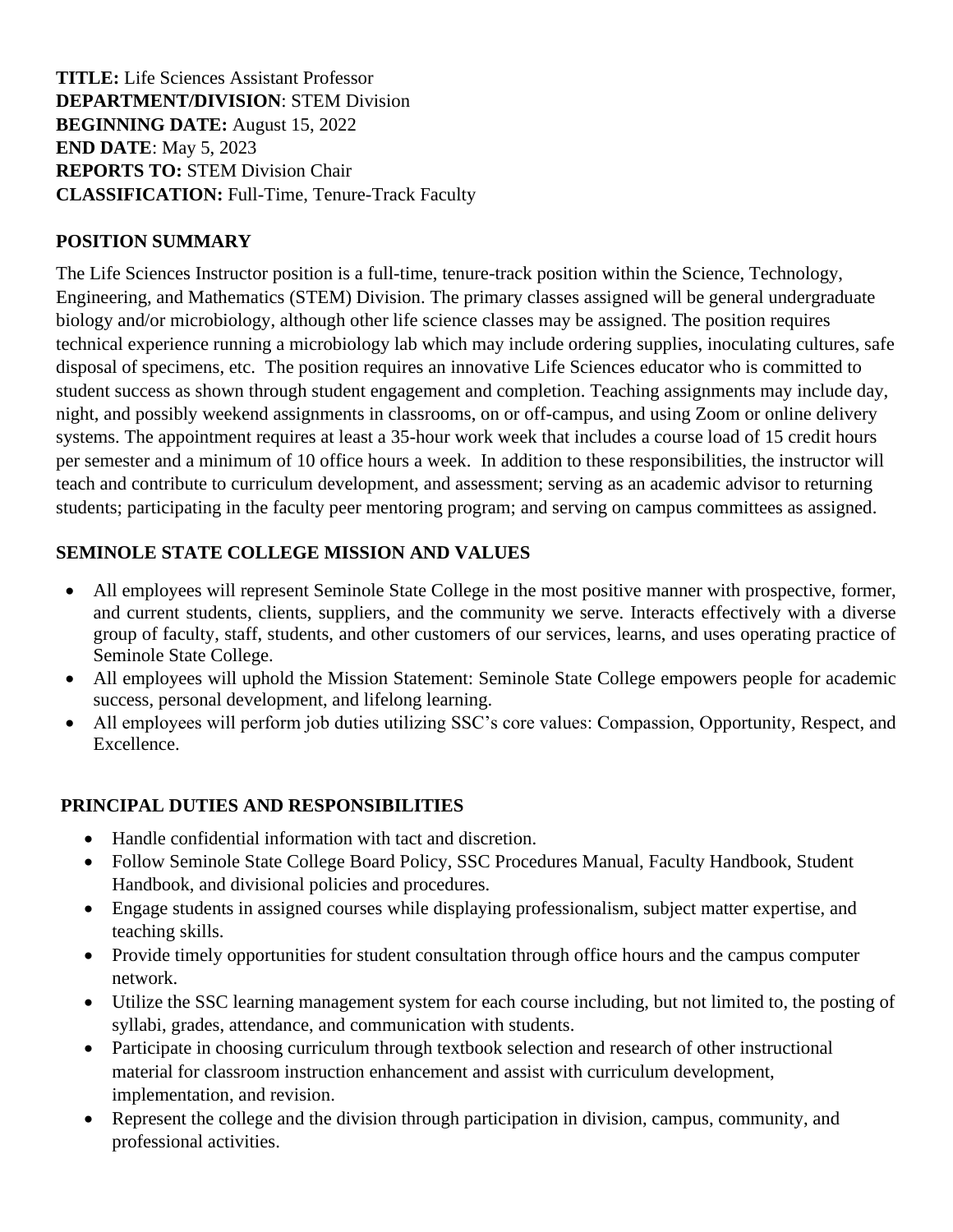- Participate in syllabus construction, curriculum development, and textbook selection as assigned. Utilize the adopted textbook(s) for each course assigned. Utilize the division course syllabus, curriculum and materials when provided.
- Maintain accurate classroom records including syllabi, grades, and attendance.
- Submit required forms and reports such as course embedded assessment results and grades within the prescribed time frame.
- Represent the college and the division through participation in division, campus, community, and professional activities.
- Serve as a returning student advisor and as a Degree Program Mentor.
- Participate in the faculty peer mentoring program.
- Provide timely opportunities for student consultation through office hours and the campus computer network.
- Attend division, department, and program meetings.
- Participate regularly in professional development activities including, but not limited to, Fall and Spring In-Services.
- Other duties as assigned.

## **OTHER DUTIES AND RESPONSIBILITIES**

- Provide supervisor current contact information (email and cell and/or home telephone).
- Regularly check and respond to all email and voicemail in a timely manner.
- Assist in student recruitment.
- Communicate with division chair or secretary prior to or at the earliest possible opportunity regarding classroom plans for an absence.
- Actively participate in community activities, organizations, or services within the five-county service area.
- Participate in the tenure application process.
- Teach assigned student success courses and contribute to curriculum development of student success courses.

# **KNOWLEDGE, SKILLS, AND ABILITIES REQUIRED**

- Master's Degree in the teaching field is required. A Ph.D. in the teaching field is preferred. A Master's Degree with a minimum of 18 hours of graduate-level coursework in the teaching field may be acceptable.
- A minimum of three (3) years teaching experience at the college or high school level is preferred.
- Faculty should be knowledgeable in the use of Microsoft Office (proficient with PowerPoint and Word) and have a working knowledge of instructional technology including the current learning management system.
- Faculty are expected to belong to professional organizations and are encouraged to attend and present at professional conferences within the discipline.
- Faculty must have a working home phone or cell number with voice mail or email in the event division chair, other administrators, colleagues, or students need to contact the faculty member beyond the scheduled work hours for emergencies*.*